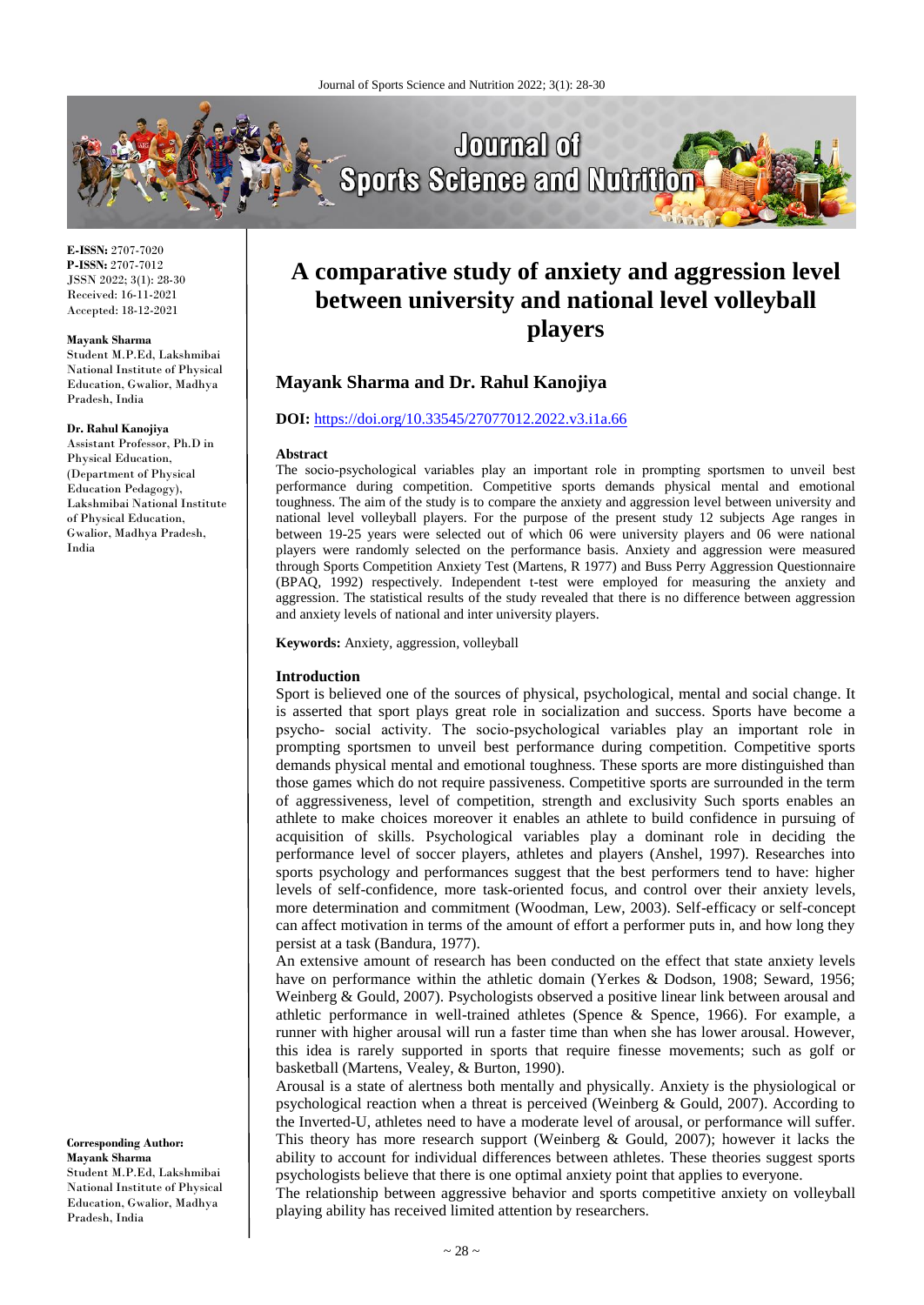As a contribution to closing this gap, the purpose of the present investigation was to examine the relationship between aggressive behavior and sports competitive anxiety on volleyball playing ability and it was hypothesized that there would be a significant difference between aggression and volleyball playing ability; sports competitive anxiety and volleyball playing ability.

## **Methods and Materials**

## **Subjects**

Subjects for this study were selected considering the relevance of the study. The study was conceptualized to investigate the difference between the anxiety and aggression level of university and national level volleyball players.

For the purpose of the present study 12 subjects Age ranges in between 19-25 years were selected out of which 06 were university players and 06 were national players were randomly selected on the performance basis.

#### **Selection of variables and criterion measures**

Based on conceptualization and formulation of this study, mainly two psychological variables were selected to investigate its status among the university and national level players. These psychological variables were found to be highly relevant to investigate in relation to the team performance during the game. The selection of variables was done on the basis of extensive literature reviews, discussion and consultation with the experts of the field and supervisor. Anxiety and aggression were measured through Sports Competition Anxiety Test (Martens, R 1977) and Buss Perry Aggression Questionnaire (BPAQ, 1992) respectively.

#### **Administration of the tests**

For measuring the anxiety of the subjects, Sports Competition Anxiety Test questionnaire developed by Martens in 1977 was used, Sports competition anxiety test questionnaire consists of total 15 questions. It is a likert type three points scale i.e. Rarely, Sometimes, Often.

The scoring of the filled questionnaires was done according to the instructions mentioned in the test manual for the purpose. To obtain total score for the complete test all the scores for different items were recorded in the specified space provided in the questionnaire of the scale. The range of score for on sports competition anxiety test could range between 9-36. The higher scores show a high and lower score shows low level of anxiety.

According the manual of Ranier Martien 1977 the subjects who score

| Sl. No | <b>Score</b> | <b>Anxiety Level</b>                   |  |  |  |
|--------|--------------|----------------------------------------|--|--|--|
|        | Less than 17 | Player having low level anxiety.       |  |  |  |
|        | $17$ to $24$ | Player having average level at anxiety |  |  |  |
|        | More than 24 | Player having high level of anxiety    |  |  |  |

### **Aggression Questionnaire (BPAQ, 1992)**

For measuring the aggression of the subjects, Aggression Questionnaire developed by Buss & Perry, in 1992 was used. This Questionnaire consists of total 29 questions. It is a likert type five points scale the questionnaire items were to be rated with responses on, extremely uncharacteristic, somewhat uncharacteristic, neither uncharacteristic nor characteristic, somewhat characteristic, extremely characteristic.

#### **The Aggression scale consists of 4 factors**

- 1. Physical Aggression (PA), 9 items
- 2. Verbal Aggression (VA), 5 items
- 3. Anger (A), 8 items and
- 4. Hostility (H), 8 items.

**Note:** The total score for Aggression is the sum of the factor scores.

The average scores from the original Buss and Perry (1992) paper are shown below.

| Scale               | Range    | Men  | Women |
|---------------------|----------|------|-------|
| Physical Aggression | $9 - 45$ | 24.3 | 17.9  |
| Verbal Aggression   | $5 - 25$ | 15.2 | 13.5  |
| Anger               | $7 - 35$ | 17.0 | 16.7  |
| Hostility           | $8-40$   | 21.3 | 20.2  |
| Total score         | 29-145   | 77.3 |       |

The Aggression scale consists of 4 factors ranked from 0-1, with 1 being the maximum. While there is no numerical cutoff, higher scores indicate increasing severity.

#### **Statistical Technique**

Independent t-test will be used as the statistical technique to find out significant differences between the groups. The level of significance will be set at 0.05.

### **Results**

**Table 1:** Descriptive Statistics of Anxiety

| <b>Players</b> | N   | Mean    | <b>Standard deviation</b> | Standard error mean |
|----------------|-----|---------|---------------------------|---------------------|
| National       | 06. | 17.8333 | 4.07022                   | 1.66166             |
| University     | 06  | 16.0000 | 3.46410                   | . 41421             |

Table 1. Indicates that the mean of national level players is 17.8333 and standard deviation is 4.07022. While the mean of university level players is 16.0000 and standard deviation is 3.46410.

|                            |       | Sig.  | m     | df   | Sig.2-tailed | <b>Mean difference</b> | <b>Standard error difference</b> |
|----------------------------|-------|-------|-------|------|--------------|------------------------|----------------------------------|
| Equal variance assumed     | 0.781 | 0.398 | 0.840 |      | 0.420        | .83333                 | 2.18200                          |
| Equal variance not assumed |       |       | 0.840 | 0.75 | 0.421        | .83333                 | 2.18200                          |

No significant difference has occurred between anxiety levels of national and university level players. As it can be

seen than  $p = 0.420$ , which is higher than 0.05.